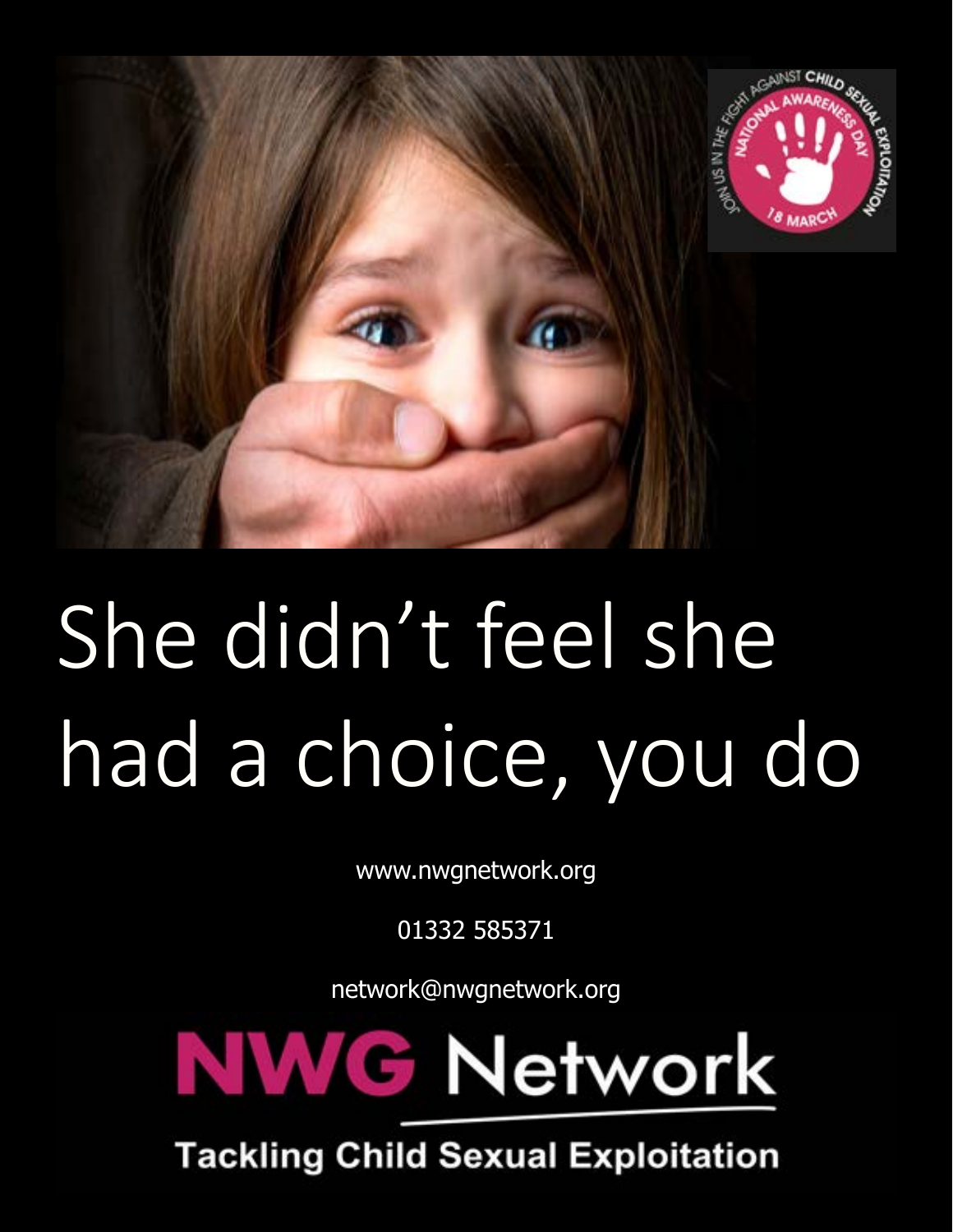I Promise to going children)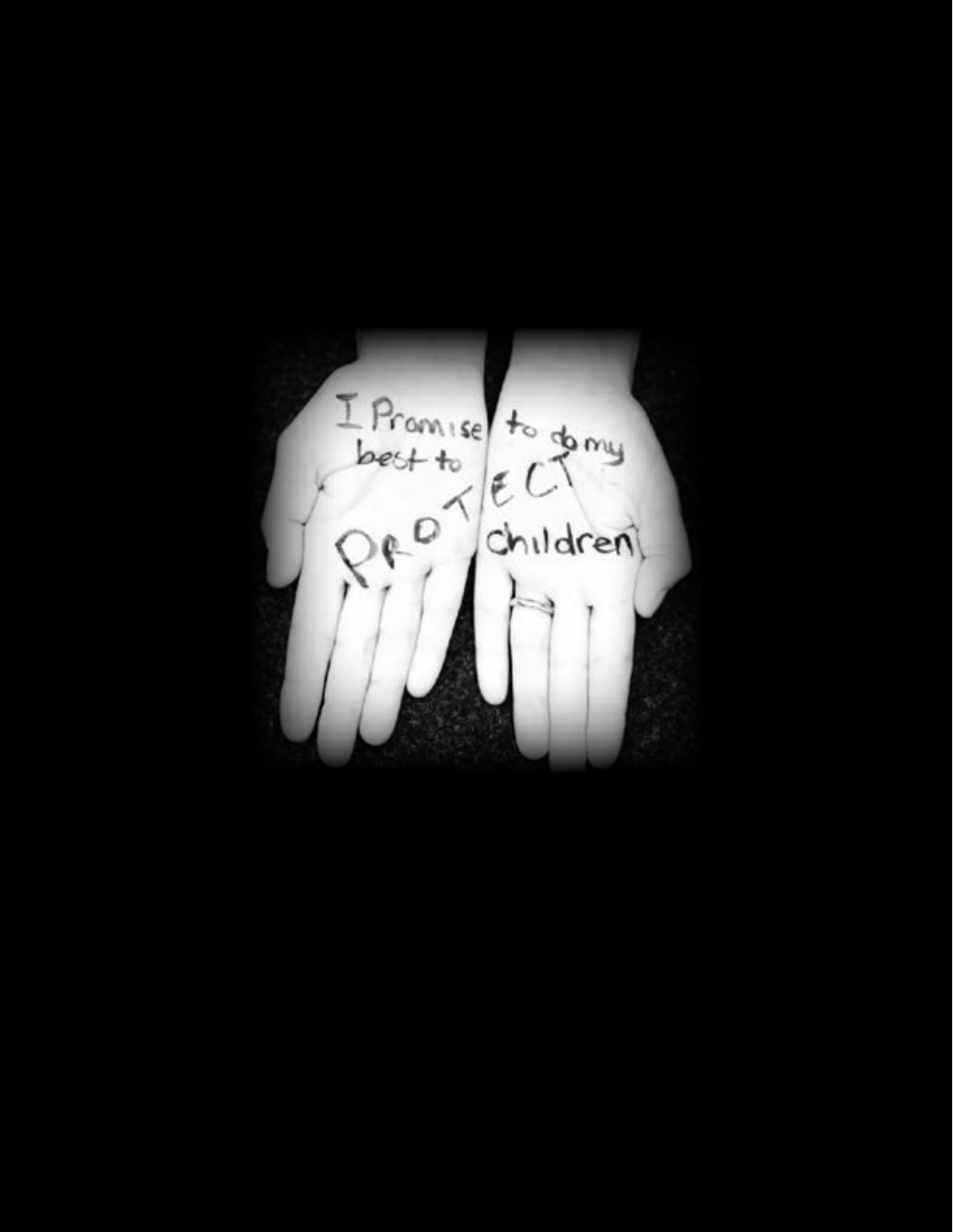| Definition of CSE<br>2<br>3<br>The CSE Process: Recruitment<br>Control<br>Exploitation<br>Signs and Indicators<br>5<br>7<br><b>Signpost to Services</b><br>8<br><b>Risk Factors</b><br>9<br><b>Early Intervention</b><br>Education<br>Legislation<br><b>Victim Strategy</b><br><b>Child Abduction Notices</b><br>Myth busting<br>Wardship of a child/young person<br>National Referral Mechanism | <b>Introduction</b>           |    |
|--------------------------------------------------------------------------------------------------------------------------------------------------------------------------------------------------------------------------------------------------------------------------------------------------------------------------------------------------------------------------------------------------|-------------------------------|----|
|                                                                                                                                                                                                                                                                                                                                                                                                  |                               |    |
|                                                                                                                                                                                                                                                                                                                                                                                                  |                               |    |
|                                                                                                                                                                                                                                                                                                                                                                                                  |                               |    |
|                                                                                                                                                                                                                                                                                                                                                                                                  |                               |    |
|                                                                                                                                                                                                                                                                                                                                                                                                  |                               |    |
|                                                                                                                                                                                                                                                                                                                                                                                                  |                               |    |
|                                                                                                                                                                                                                                                                                                                                                                                                  |                               |    |
|                                                                                                                                                                                                                                                                                                                                                                                                  |                               |    |
|                                                                                                                                                                                                                                                                                                                                                                                                  |                               | 10 |
|                                                                                                                                                                                                                                                                                                                                                                                                  |                               | 11 |
|                                                                                                                                                                                                                                                                                                                                                                                                  |                               | 14 |
|                                                                                                                                                                                                                                                                                                                                                                                                  |                               | 15 |
|                                                                                                                                                                                                                                                                                                                                                                                                  |                               | 19 |
|                                                                                                                                                                                                                                                                                                                                                                                                  |                               | 22 |
|                                                                                                                                                                                                                                                                                                                                                                                                  |                               | 24 |
|                                                                                                                                                                                                                                                                                                                                                                                                  | <b>Contacts and Helplines</b> | 26 |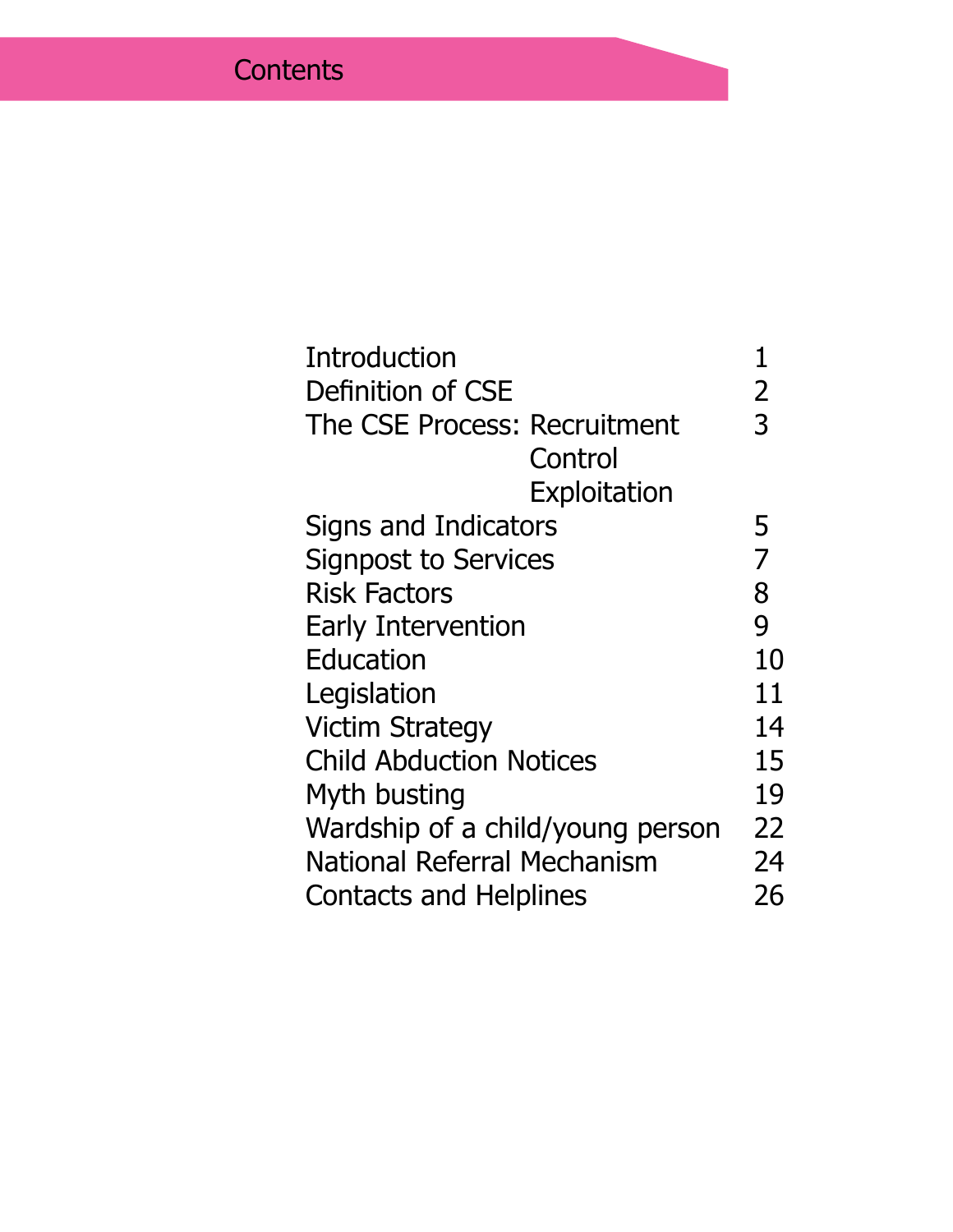Child Sexual Exploitation and Trafficking is harmful and extremely damaging, even life-threatening, whereby children and young people are enticed and coerced through exploitation.

The sexual exploitation and trafficking of this vulnerable section of society is a criminal act; a violation of the Human Right's of children and an act of violence.

Evidence on child sexual exploitation and trafficking indicates that no county of the UK is free of the issue. The widespread nature of this crime suggests that all professionals may at some point come into contact with a person who has been exploited.

The purpose of the Pocket Guide is to provide practical guidance to frontline workers to assist in managing cases they may come across during their working day. It outlines signs and symptoms, the process and legislation, tackles some of the myths, and offers a way forward to those less experienced in managing cases of exploitation, helping to answer the question "What can I do if I know or suspect someone is a victim?" by offering access to further resources to assist them.

Sheila Taylor MBE Chief Executive NWG Network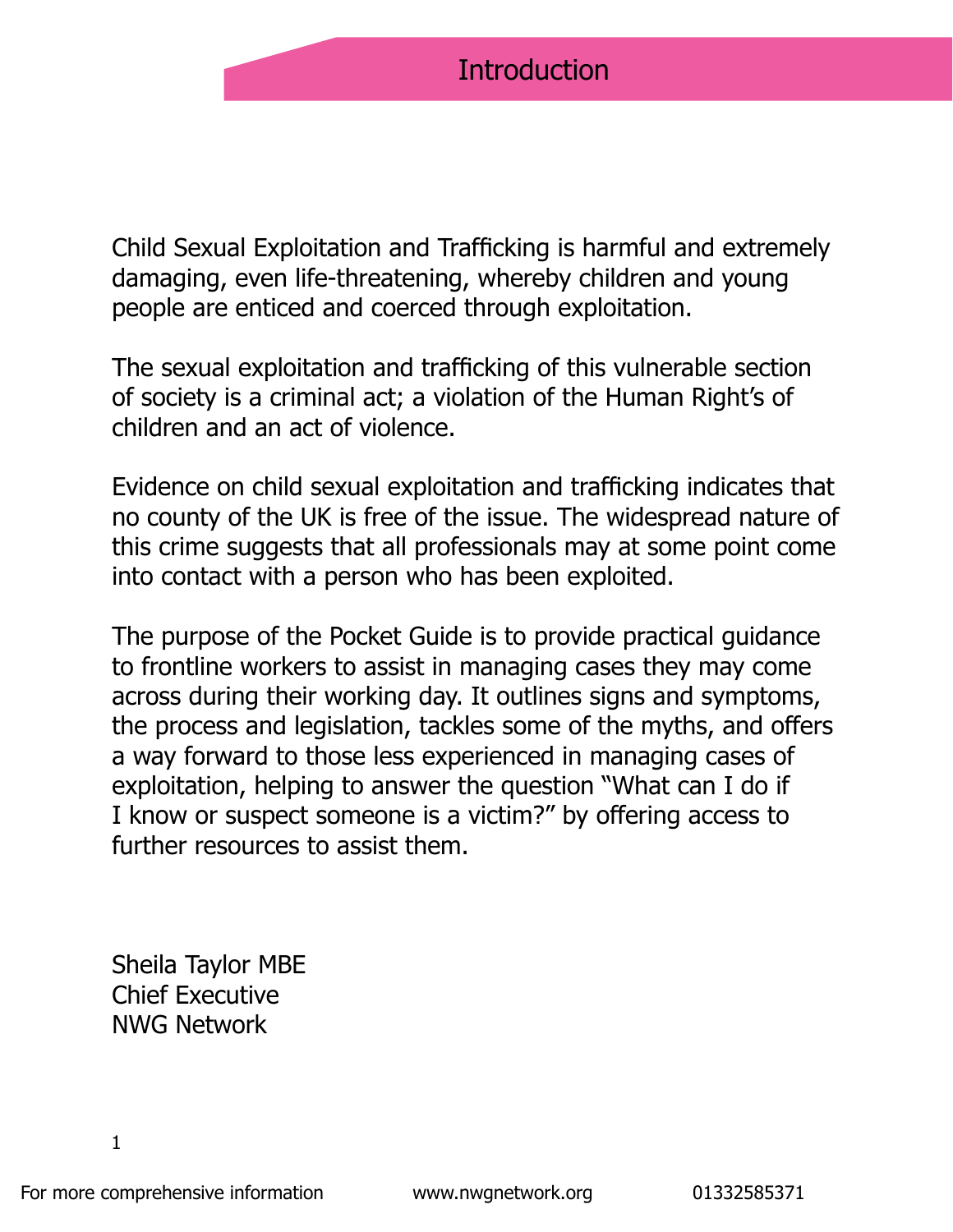"Child sexual exploitation is a form of sexual abuse in which a person(s) exploits, coerces and/or manipulates a child or young person into engaging in some form of sexual activity, sometimes in return for something, the child needs or desires and/or for the gain of the person(s) perpetrating or facilitating the abuse."

(Adopted from CSE Knowledge Transfer Partnership NI and adapted by NWG Network).

In all cases those exploiting the child/young person have power over them by virtue of their age, gender, intellect, physical strength and or economic or other resources.

Violence, coercion and intimidation are common in exploitative relationships being characterised in the main, by the child's or young persons limited availability of choice, resulting from their social economic and/or emotional vulnerability.